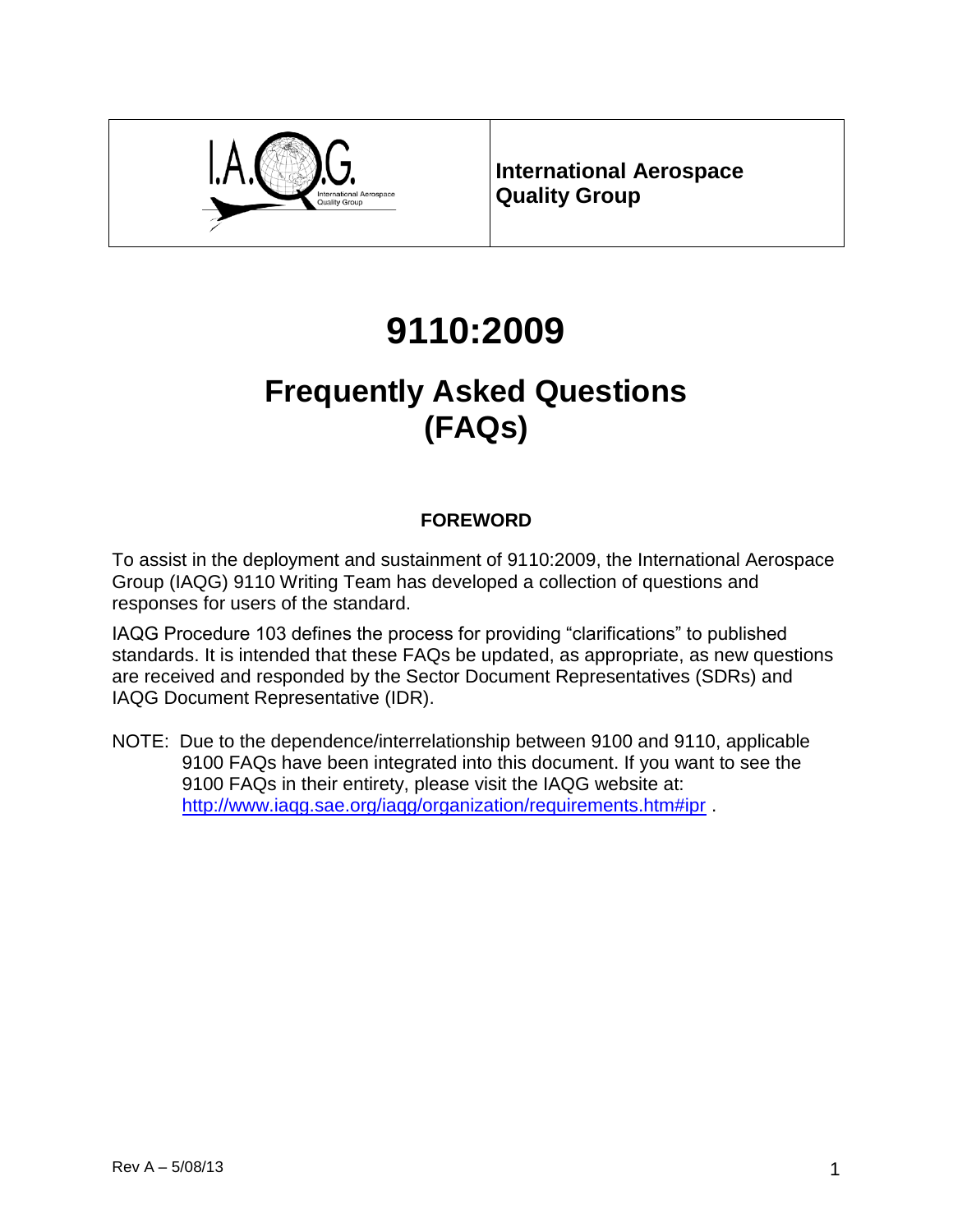## **TABLE**

### **A. GENERAL:**

- $\triangleright$  Where can I find more information about the IAQG and the standards it has published?
- What are the benefits of implementing IAQG quality standards?
- $\triangleright$  What is the purpose of the 9110 standard?
- $\triangleright$  Who is responsible for updating the 9110 standard?
- $\triangleright$  How can I get clarification regarding the content of the 9110 standard?
- Who are the Sector Document Representatives (SDRs) and IAQG Document Representative (IDR) for 9110?
- Where can copies of the new/revised IAQG standards (e.g., 9110, 9100, 9101) be obtained?
- What is the relationship between IAQG 9100 and 9110 standards?
- How can you tell the difference between the ISO 9001:2008 text and the 9110 text?
- Will the 9111 standard be updated to reflect the revised 9110 standard?

## **B. CHANGES ASSOCIATED TO THE 9100:2009 REVISION:**

- Did the ISO 9001:2008 changes affect or impact 9100:2009?
- $\triangleright$  Why change the 9100 standard?
- Who provided input to the 9100 revision?
- What process was used to determine the changes to 9100?
- What were some of the key changes to 9100:2009?
- Where can I find additional information on the primary changes to 9100:2009?
- $\triangleright$  What about the requirements from regulatory authorities, is there any change?
- $\triangleright$  What is the difference between special requirements, critical items, and key characteristics?
- $\triangleright$  Why was the text associated to defining the relationship between the requirements of the 9100 standard and the organizations documented procedures deleted from clause 4.2.2.b?
- ▶ ISO 10007 is referenced in clause 7.1.3 Configuration Management, does this mean it is required?

## **C. CHANGES ASSOCIATED TO THE 9110:2009 REVISION:**

- Did the ISO 9001:2008 changes affect or impact 9110:2009?
- $\triangleright$  Why change the 9110 standard?
- Who provided input to the 9110 revision?
- What process was used to determine the changes to 9110?
- What were some of the key changes to 9110:2009?
- Where can I find additional information on the primary changes to 9100:2009?
- Will the 9111 standard be updated to align with 9110:2009?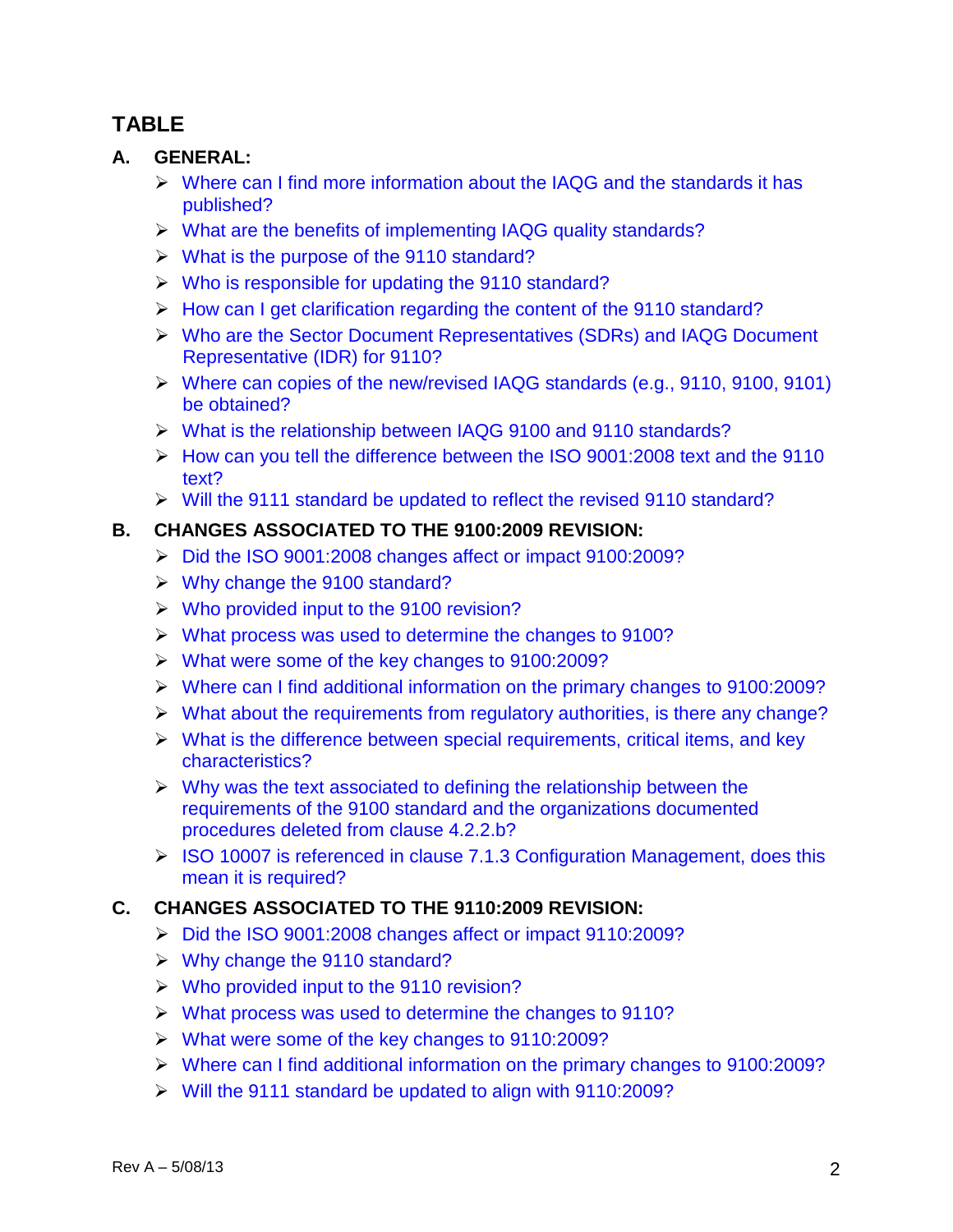- Where do I find definitions of some of the terms used in 9110?
- Will the 9111 standard be updated to align with 9110:2009?
- Where do I find definitions of some of the terms used in 9110?
- $\triangleright$  Is it a requirement to have implemented a Safety Management System to comply with the new 9110 requirements?
- What are the new requirements related to product safety management included in the new 9110 standard?
- $\triangleright$  What are the new human factors requirements? Is this limited to providing additional training to applicable personnel?
- $\triangleright$  Which organizations could potentially have need and/or benefit from adopting the 9110 quality management standard?
- $\triangleright$  If there is a conflict between the 9110 standard and statutory or regulatory requirements, which takes precedence?
- Does the 9110 certification replace approvals, certificates, ratings, licenses, and permits required by the responsible authority?
- $\triangleright$  What is the scope of the new requirements related to risk?

#### **D. REGISTRATION / CERTIFICATION:**

- How long will an organization have to transition their certification to 9110:2009?
- Who will provide the auditor and Certification Body (CB) training?
- $\triangleright$  Our company is currently certified to 9100, but based on the new scope statement should we be registered to 9110?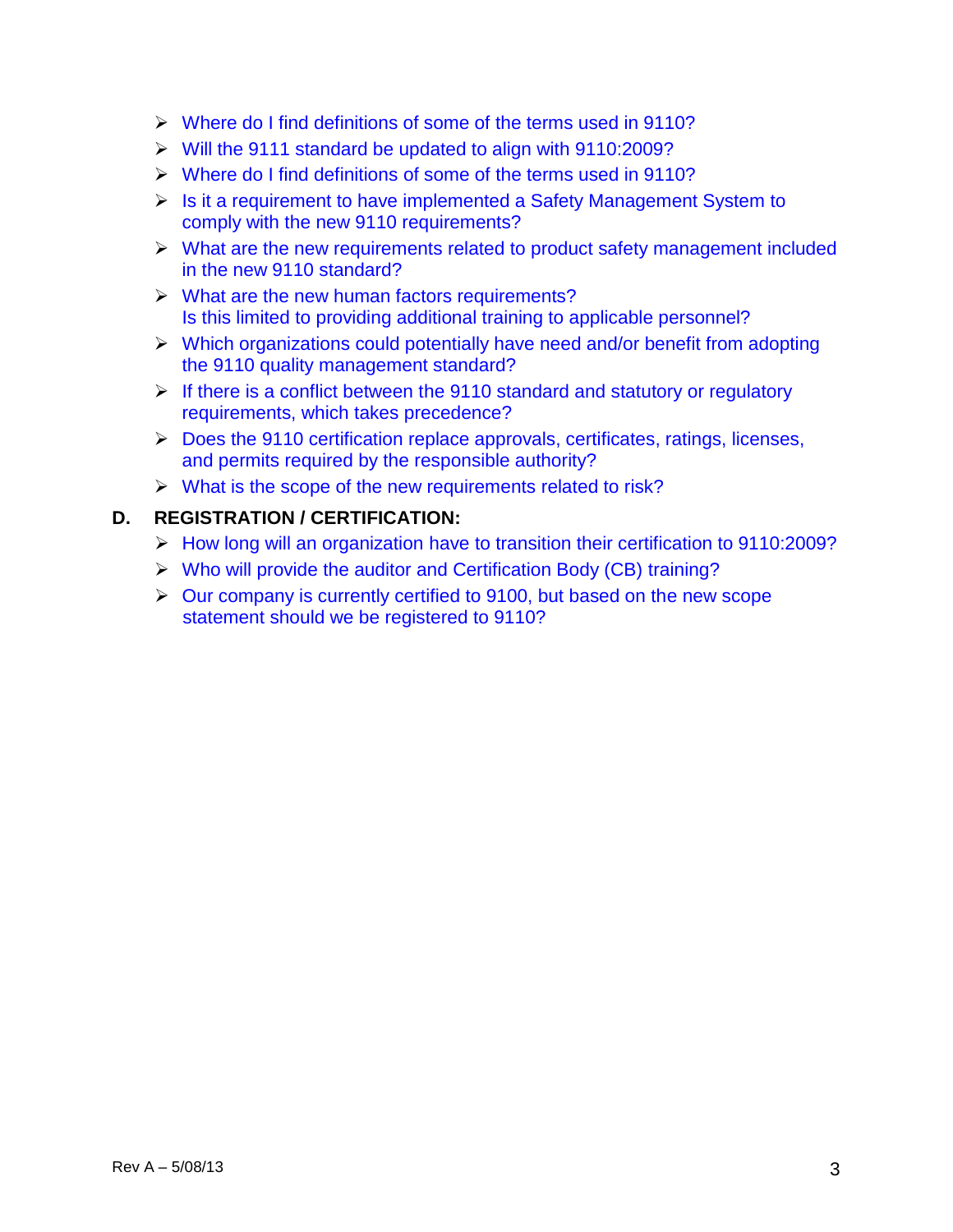## **A. GENERAL:**

#### **Where can I find more information about the IAQG and the standards it has published?**

o The International Aerospace Quality Group (IAQG) website is located at http://www.iaqg.org and provides general information and background on the IAQG organization/membership and associated activities, standards, and publications.

#### **What are the benefits of implementing IAQG quality standards?**

- o International Aerospace Quality Group (IAQG) member companies agree to utilize standards internally and flow down to the supply chain, as appropriate.
	- One voice, minimize variation, shared resources, reduced duplication and waste.
- $\circ$  Focus on the complete supply chain and stakeholders.
- $\circ$  True global aviation, space, and defense industry cooperation and harmonization.
- o Higher quality products at reduced cost.
- o Fewer, customer-unique documents.
- o Industry Controlled Other Party (ICOP) scheme for third party approval (certification) of Aerospace Quality Management System (AQMS) standards (i.e., 9100, 9110, 9120).
- o Shared supplier approval database.
- o Recognition by Regulatory Authorities.
- o Open sharing of "Best Practices".
- o Rapid consensus and deployment.

#### **What is the purpose of the 9110 standard?**

 $\circ$  The 9110 standard on quality management system requirements is intended to be used at all levels of the supply chain. Its' use should result in improved quality, schedule, and cost performance.

This standard is primarily developed for use by maintenance organizations whose primary business is providing maintenance, repair, and overhaul services for aviation commercial and military products; and for Original Equipment Manufacturer (OEM) organizations with maintenance, repair, and overhaul operated autonomously or that are substantially different from their manufacturing/production operations.

It is tailored for organizations with National Aviation Authority (NAA) repair station certification and those that provide maintenance, repair, and overhaul services for military aviation products; but the standard could significantly benefit non-certificated maintenance organizations that choose to adopt it.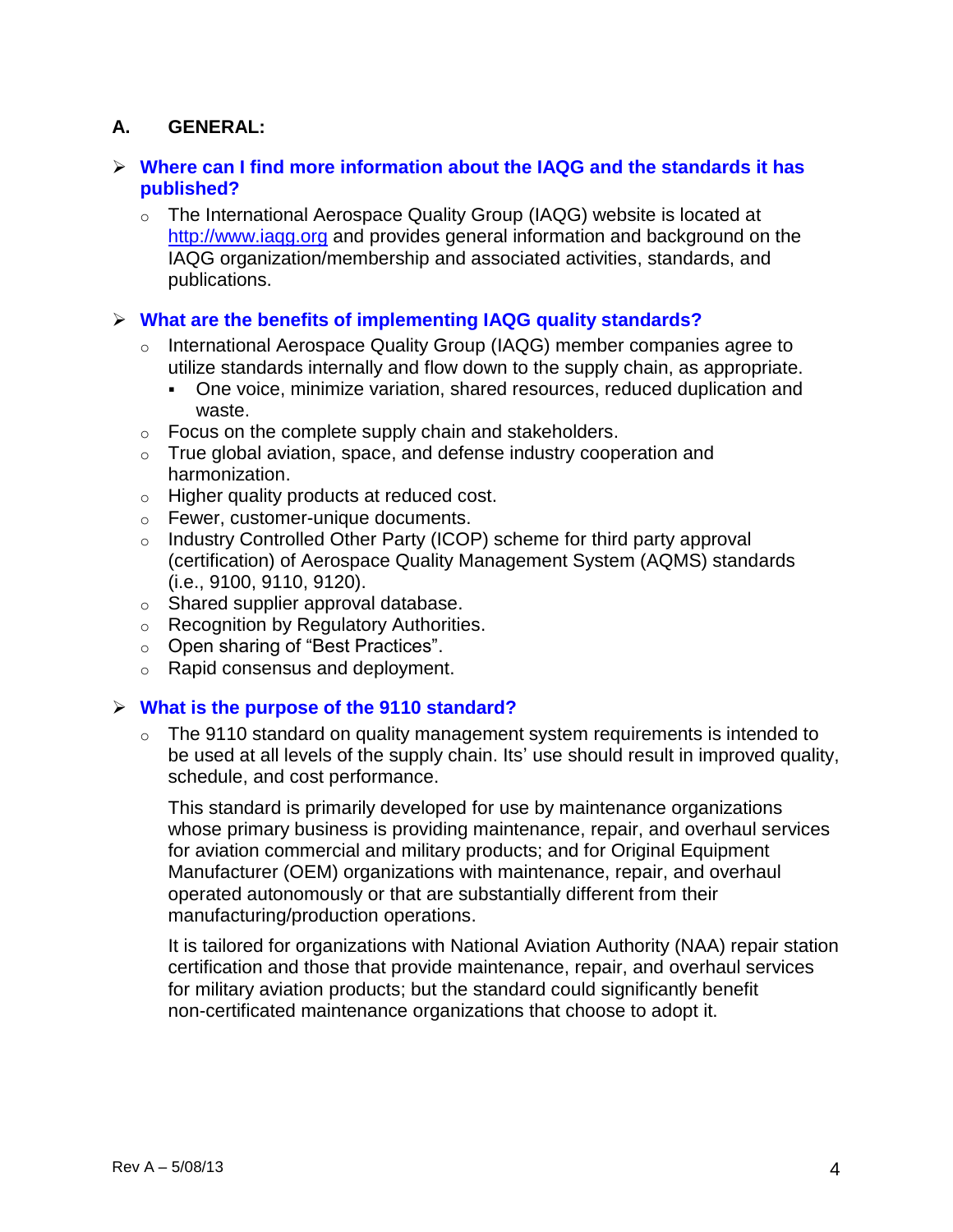#### **Who is responsible for updating the 9110 standard?**

o The International Aerospace Quality Group (IAQG) is responsible for the development and maintenance of the 9110 standard. For further details see IAQG Procedure 103, "Maintenance of Standards Issued by the IAQG".

#### **How can I get clarification regarding the content of the 9110 standard?**

 $\circ$  The standard user shall submit their written request to the Sector Document Representative (SDR) for their standard in question. SDRs are shown on the International Aerospace Quality Group (IAQG) public and private websites. A written response will be provided to the requestor.

#### **Who are the Sector Document Representatives (SDRs) and IAQG Document Representative (IDR) for 9110?**

- o Americas 9110 SDR: Jeff Wood (jeffrey.d.wood @boeing.com).
- o Asia/Pacific 9110 SDR: Masahiro Kawamoto (masahiro\_kawamoto@mhi.co.jp).
- o European 9110 SDR: Jean-Francis Suquet (Jean-Francis.Suquet@eurocopter.com).
- o 9110 IDR: Jeff Wood (jeffrey.d.wood@boeing.com).

#### **Where can copies of the new/revised IAQG standards (e.g., 9110, 9100, 9101) be obtained?**

- $\circ$  There are numerous national and regional standards bodies. Each has their own publication schedule requirements. The sector standard bodies are identified on the following websites:
	- SAE International (Americas):<http://.aerospace.sae.org/>.
	- ASD STAN (Europe):<http://www.asd-stan.org/>
	- SJAC (Asia/Pacific): [http://www.sjac.or.jp/en\\_index.html](http://www.sjac.or.jp/en_index.html) .

NOTE: The 9110 standard is currently only published in the Americas (AS) and Europe (EN).

#### **What is the relationship between IAQG 9100 and 9110 standards?**

- $\circ$  The 9110 standard utilizes the 9100 document as a baseline to evaluate the need for an aviation maintenance supporting/emphasis statement, additional requirement, and/or clarifying NOTE.
	- NOTE: The key changes in 9100:2009 were in most cases integrated into the 9110 standard, but these items were in addition to any specific aviation maintenance revisions.

#### **How can you tell the difference between the ISO 9001:2008 text and the 9110 text?**

o The *bold, italic* text represents the specific aviation maintenance industry additions (i.e., requirements, definitions, notes).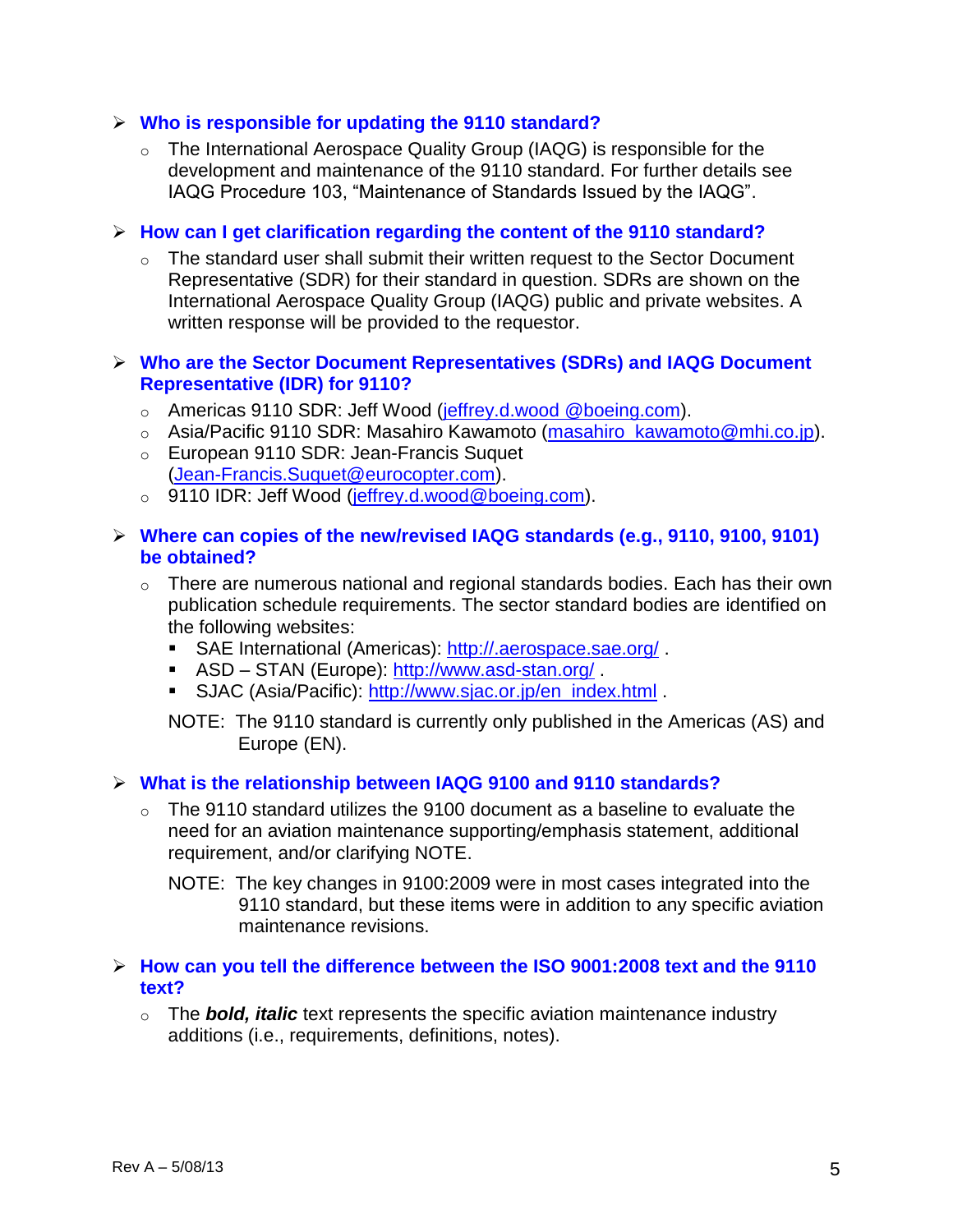#### **Will the 9111 standard be updated to reflect the revised 9110 standard?**

o The 9111 checklist, "Aerospace Series – Quality Management System Assessment for Maintenance Organizations (Based on ISO 9001:2000)" will be superseded by the new 9101 standard.

The 9101 standard will provide a process-based approach to verify conformance to the 9100-series QMS standards (i.e., 9100, 9110, 9120) and is expected to be published later this year (2009). This standard will normalize the requirements for conducting and reporting of Quality Management System (QMS) certification audits performed by Certification Bodies (CBs).

#### **B. CHANGES ASSOCIATED TO THE 9100:2009 REVISION:**

#### **Did the ISO 9001:2008 changes affect or impact 9100:2009?**

 $\degree$  Yes – the 9100 standard has been updated to remain aligned with ISO 9001:2008, which continues to be the 9100 standard's baseline. The changes incorporated into ISO 9001:2008 were considered an amendment and minor in nature, but required that the 9100 clauses/requirements were evaluated and any identified impacts/issues were resolved.

#### **Why change the 9100 standard?**

- $\circ$  The revision to the 9100 standard was to address the following needs:
	- Incorporate ISO 9001:2008 changes.
	- Expand the scope of the standard to include land and sea based systems for defense applications.
	- Ensure alignment with International Aerospace Quality Group (IAQG) strategies (e.g., on-time, on-quality performance).
	- Adopt new requirements based on stakeholder needs.
	- Improve existing requirements where stakeholders identified need for clarification (e.g., when a documented procedure is required).

#### **Who provided input to the 9100 revision?**

o The International Aerospace Quality Group (IAQG) was provided input from a wide range of industry stakeholders [i.e., IAQG sector member companies, IAQG Strategy Streams and supporting teams, suppliers, civil airworthiness authorities, Certification Bodies (CBs), Accreditation Bodies (ABs), defense industry and authorities, space industry companies, regulatory authorities, trade group associations].

#### **What process was used to determine the changes to 9100?**

- $\circ$  The 9100 team used a project management approach to solicit input and manage the revision, as follows:
	- Project Management developed a 9100 Standard Design Specification that defined the International Aerospace Quality Group (IAQG) Strategy and 9100 objectives.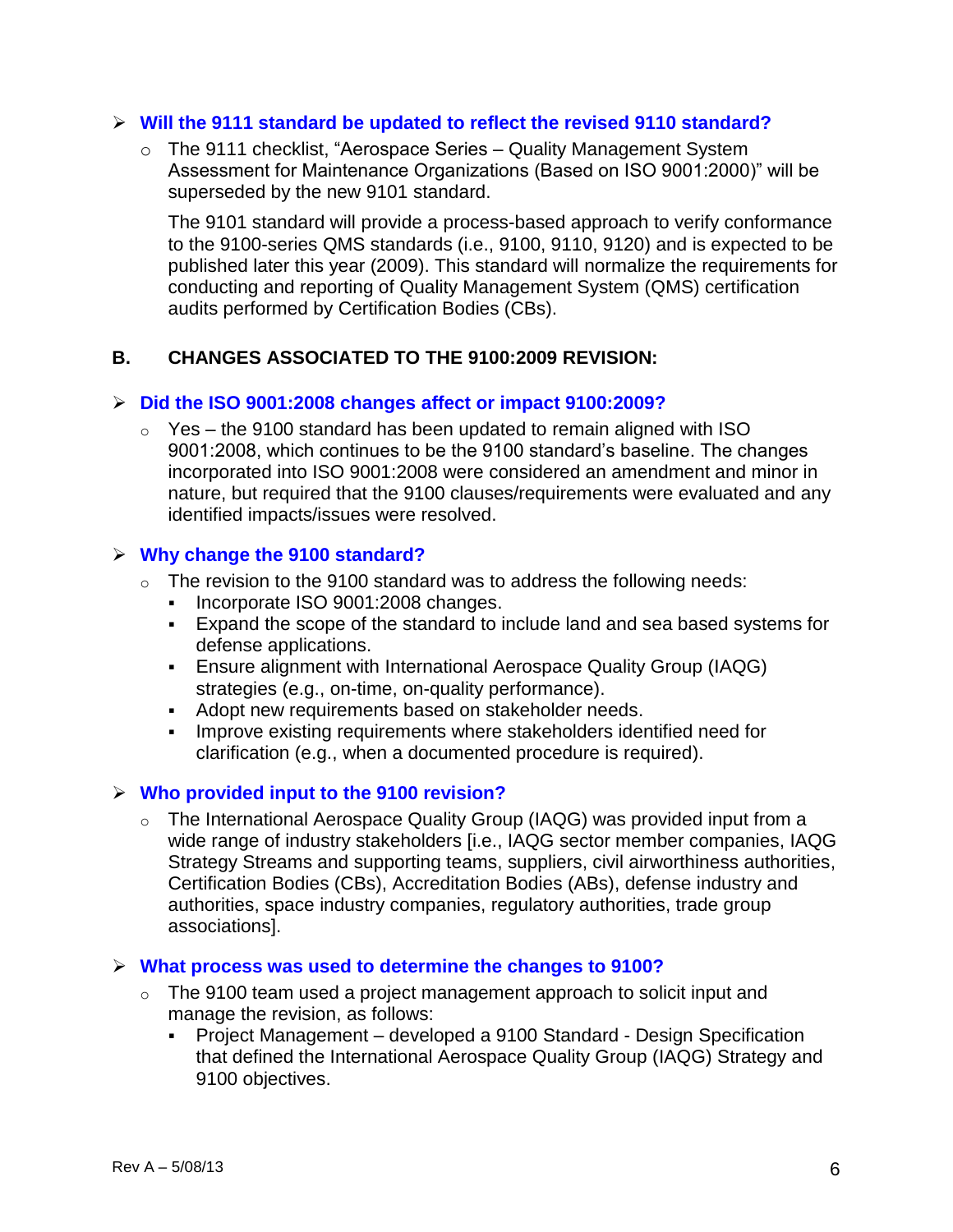- Data Mining and Consolidation facilitated collection of stakeholder inputs, including web survey feedback; Master Comments Review Template (MCRT) was used to collect and present over 400 stakeholder comments and proposals.
- Review Process IAQG 9100 writing team reviewed stakeholder inputs based on the criteria defined in the 9100 Standard - Design Specification; approximately 40% acceptance rate.
- Draft Coordination and Voting initial draft developed in July 2007; 9100 team review conducted in October 2007; informal coordination draft issued in November 2007; stakeholders comments reviewed in April 2008; formal ballot draft issued in May 2008; ballot draft closed and feedback resolved in October 2008; 9100 standard released in January 2009.

#### **What were some of the key changes to 9100:2009?**

- o **7.1.1 - Project Management** new requirement for planning and managing product realization in a structured and controlled way.
- o **7.1.2 - Risk Management** new requirement for implementation of a risk management process applicable to the product; responsibilities, criteria, mitigation, and acceptance to be defined as appropriate to the organization.
- o **7.1.3 - Configuration Management** moved from clause 4.3 to clause 7.1 and process expectations/requirements further defined.
- o **7.1.4 - Control of Work Transfer** moved from clause 7.5 (Production and Service Provision) to clause 7.1 (Planning of Product Realization) to add emphasis on having a process to plan and control work transfer activities.
- o **8.2.1 - Formal Monitoring of Customer Satisfaction Data** added the requirement to monitor and evaluate customer satisfaction data, and to develop and implement improvement plans that address deficiencies identified, including assessment of the plan effectiveness. The intent is to promote continual improvement of the product and customer satisfaction.
- o **8.2.1 - Customer Satisfaction (Product Quality and on-time Delivery Performance)** – added requirement for "product conformity" and "on-time delivery performance" to be monitored and evaluated, and that appropriate actions taken, if planned results are not achieved. The intent is to provide linkage between the quality management system and organizational performance.
- o **Process to be required to address control of special requirements, critical items, and key characteristics** – key characteristic requirements remain unaltered, but the concept of identifying special requirements (either from the customer or by the organization) which require additional controls (e.g., risk management), that translate into critical items, which then may flow to key characteristics for variation control is a new concept.

#### **Where can I find additional information on the primary changes to 9100:2009?**

o International Aerospace Quality Group (IAQG) website: <http://www.iaqg.sae.org/iaqg/> (see link "9100C Published – Click here for Deployment Support Materials"); or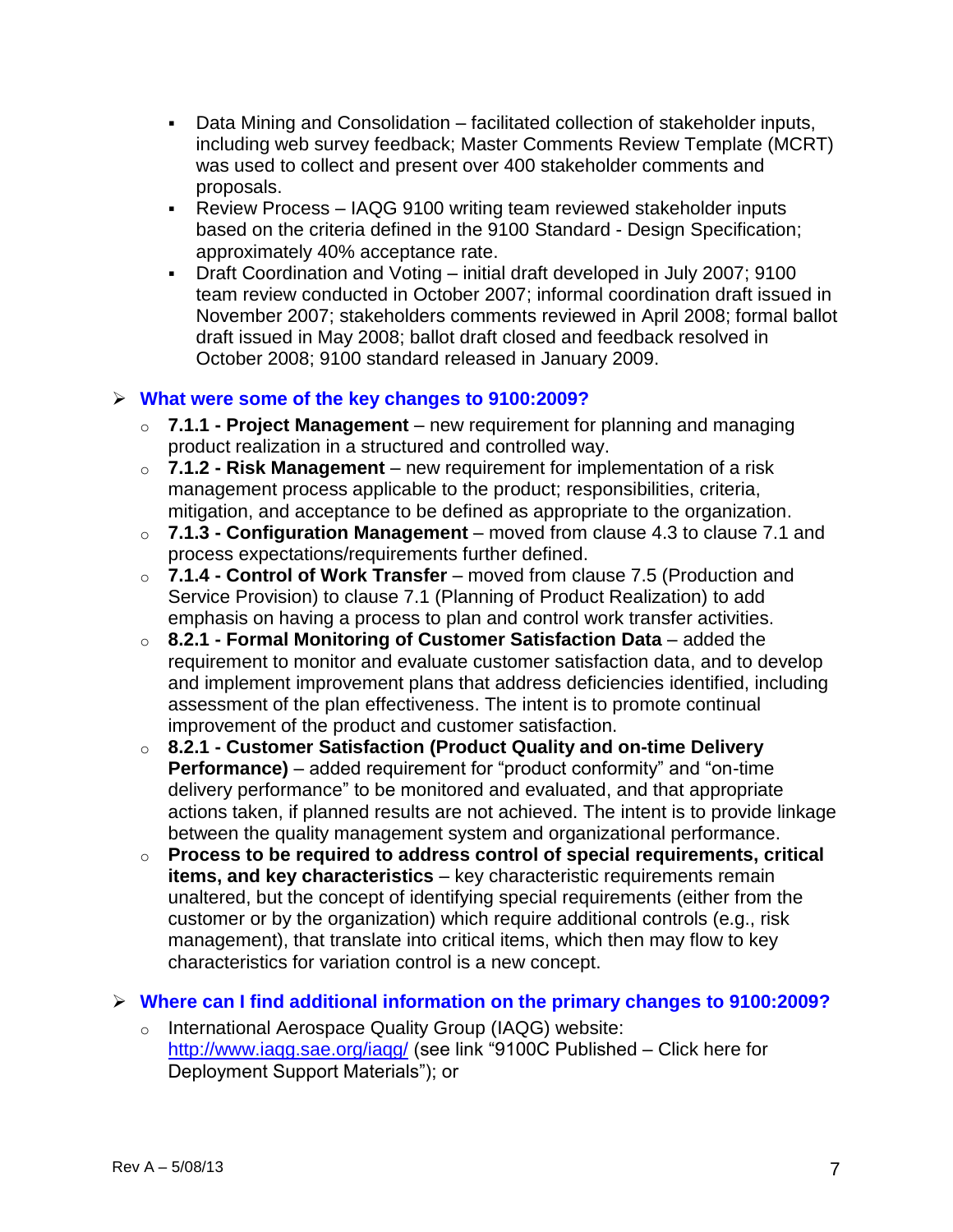o 9100 Deployment Support Materials (e.g., Changes Presentation, FAQ): [http://www.iaqg.sae.org/iaqg/organization/requirements.htm#ipr.](http://www.iaqg.sae.org/iaqg/organization/requirements.htm#ipr)

9100 – Quality Management Systems: Aviation, Space, and Defense Organizations

- [9100 Press Release](http://www.iaqg.sae.org/iaqg/projects/9100pressrelease.pdf)
- [Changes Presentation](http://www.iaqg.sae.org/iaqg/projects/9100changes.pdf)
- [FAQ](http://www.iaqg.sae.org/iaqg/projects/9100faq.pdf)
- Clarifications (coming soon)
- [9100 Changes and Rationale](http://www.iaqg.sae.org/iaqg/projects/9100rationale.pdf)
- [Article "Revised AS&D Standards Take Flight"](http://www.iaqg.sae.org/iaqg/about_us/news/revisedasd.pdf)

*(Reprinted with permission from Quality Progress ©2009 American Society for Quality No further distribution allowed without permission)*

#### **What about the requirements from regulatory authorities, is there any change?**

 $\circ$  A general requirement has been introduced in clause 4.1 to address all the organization's applicable statutory and regulatory quality management system requirements, instead of keeping detailed requirements in subsequent clauses throughout the standard.

#### **What is the difference between special requirements, critical items, and key characteristics?**

- o **Special Requirements** are those requirements that have high risks to being achieved, hence requiring their inclusion in the risk management process.
- o **Critical Items**, including key characteristics, are those items that have significant effect on the product realization and use of the product, and hence require specific actions to assure they are adequately managed.
- o **Key Characteristics** are those attributes or features whose variation has a significant effect on product fit, form, function, performance, service life, or producibility that require specific actions for the purpose of controlling variation.

#### **Why was the text associated to defining the relationship between the requirements of the 9100 standard and the organizations documented procedures deleted from clause 4.2.2.b?**

 $\circ$  The deletion of the requirement to create a document showing the relationship between 9100 requirements and the organizations documented procedures was seen as adding no value to assuring product quality above the existing ISO text. Users of 9100 will still need to identify appropriate documented procedures as an inherent part of being audited. The rational is there are other ways to show the relationships and we need to be flexible, recognizing alternate methods of achieving the same intended result.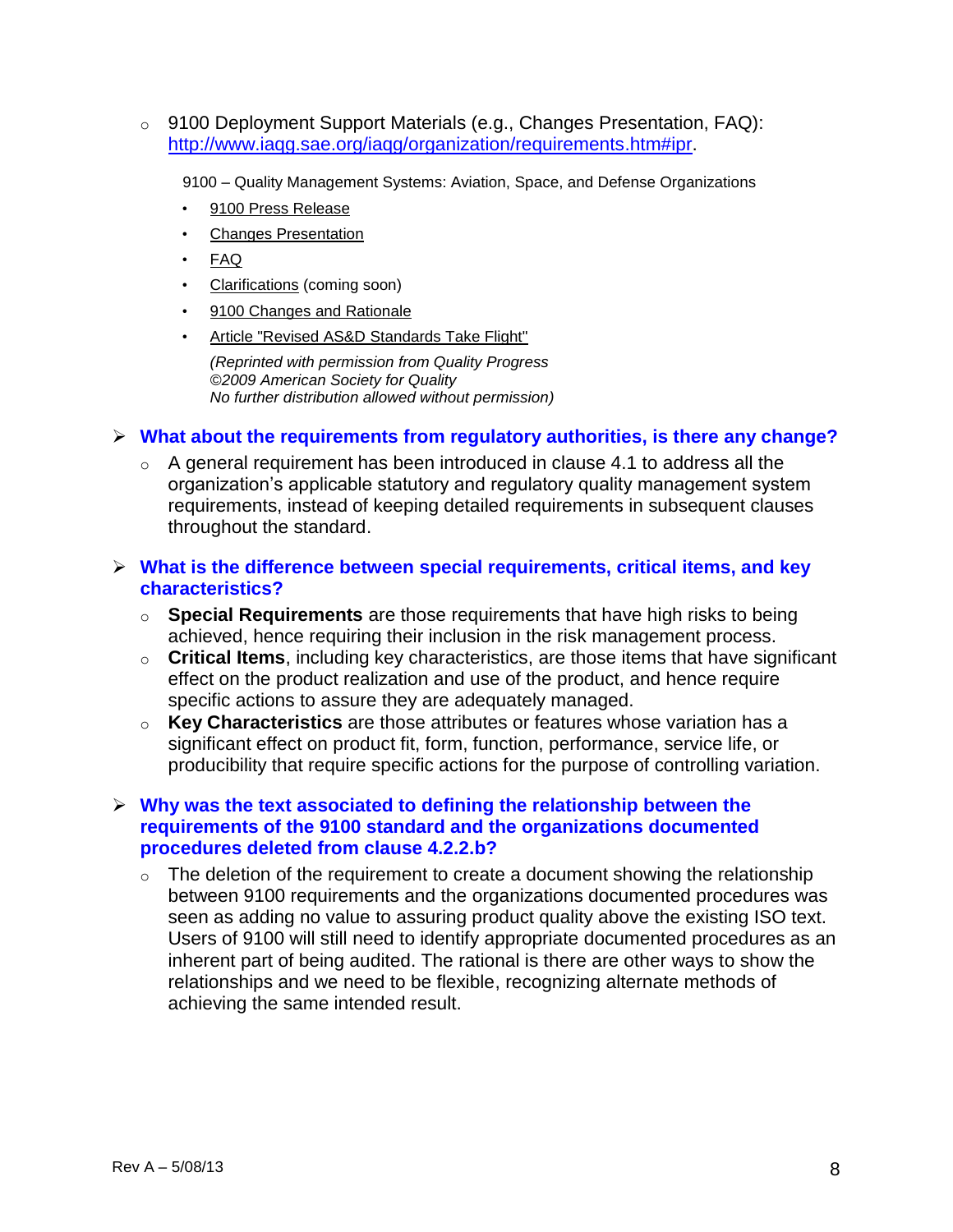#### **ISO 10007 is referenced in clause 7.1.3 Configuration Management, does this mean it is required?**

 $\circ$  No, ISO 10007 is included as a NOTE for reference/guidance only – where additional information on configuration management can be obtained.

#### **C. CHANGES ASSOCIATED TO THE 9110:2009 REVISION:**

#### **Did the ISO 9001:2008 changes affect or impact 9110:2009?**

 $\circ$  Yes – the 9110 standard has been updated to remain aligned with ISO 9001:2008, which continues to be the 9110 standard's baseline. The changes incorporated into ISO 9001:2008 were considered an amendment and minor in nature, but required that the revised 9100 clauses/requirements and existing 9110 clauses/requirements be evaluated and any identified impacts/issues resolved.

#### **Why change the 9110 standard?**

- $\circ$  The revision to the 9110 standard was done to address the following needs:
	- Incorporate ISO 9001:2008 changes.
	- Incorporate 9100:2009 changes.
	- Ensure alignment with International Aerospace Quality Group (IAQG) strategies (e.g., on-time, on-quality performance).
	- Adopt new requirements based on stakeholder needs.
	- **IMPROVE EXIST FEQUITEMENTS Where stakeholders identified need for** clarification.

#### **Who provided input to the 9110 revision?**

o The International Aerospace Quality Group (IAQG) was provided input from a wide range of industry stakeholders [e.g., IAQG sector member companies; IAQG Strategy Streams and supporting teams; Maintenance, Repair, & Overhaul (MRO) organizations; civil airworthiness authorities; Certification Bodies (CBs); defense authorities].

#### **What process was used to determine the changes to 9110?**

- $\circ$  The 9110 team used a project management approach to solicit input and manage the revision, as follows:
	- Project Management developed a 9110 Standard Design Specification that defined the International Aerospace Quality Group (IAQG) Strategy and 9110 objectives.
	- Data Mining and Consolidation facilitated collection of stakeholder inputs, including web survey feedback; Master Comments Review Template (MCRT) was used to collect and present over 160 stakeholder comments and proposals.
	- Review Process IAQG 9110 writing team reviewed stakeholder inputs based on the criteria defined in the 9110 Standard - Design Specification; approximately 45% acceptance rate.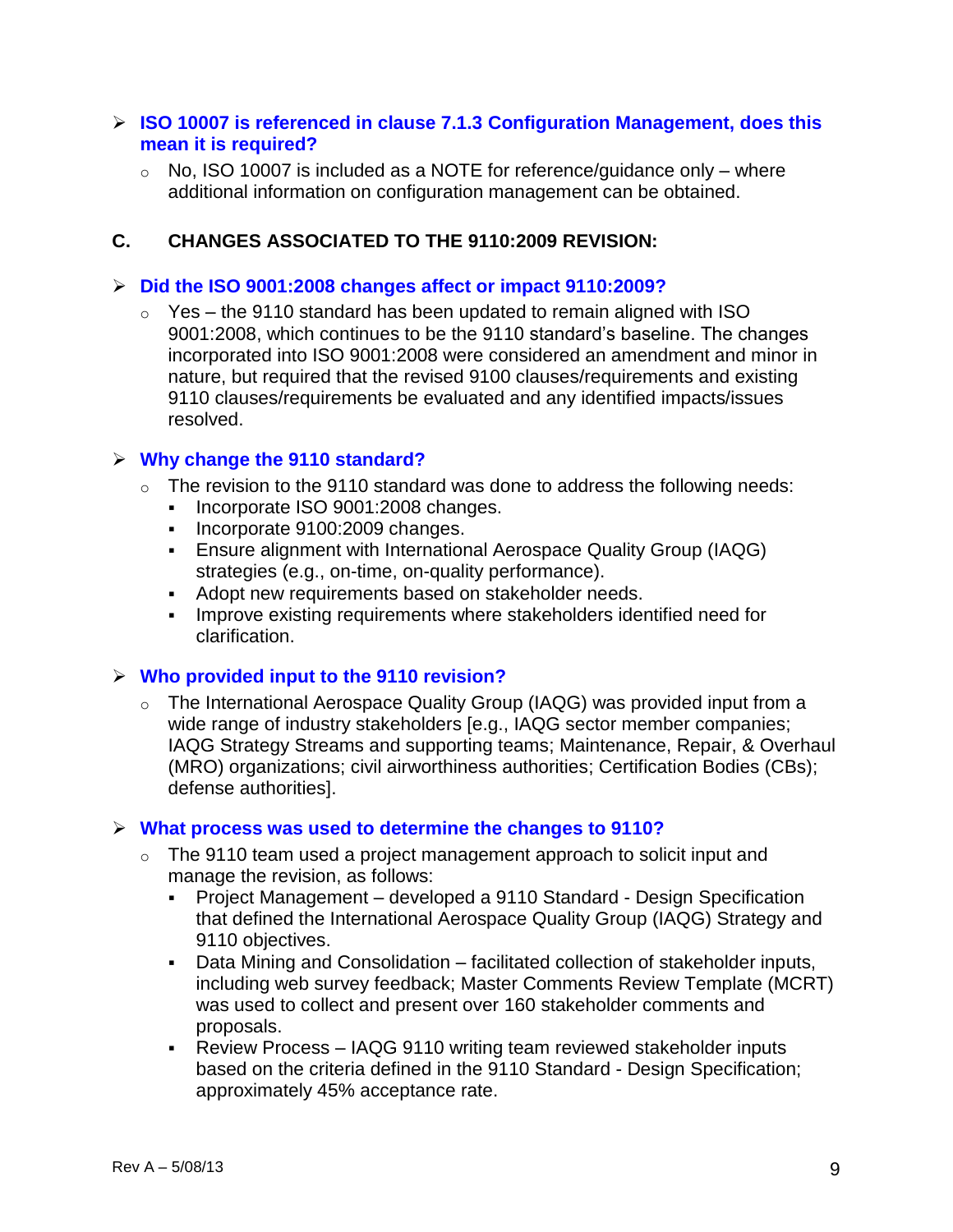Draft Coordination and Voting – initial draft developed in November 2007; 9100 team review conducted in April 2008; informal coordination draft issued in June 2008; stakeholders comments reviewed in September 2008; formal ballot draft issued in November 2008; ballot draft feedback resolved in April 2009; re-affirmation ballot taken in Americas sector in May 2009; 9110 standard released in June 2009.

#### **What were some of the key changes to 9110:2009?**

- o **3.3 - Counterfeit Parts and 3.12 - Suspect Unapproved Parts** the standard addresses the need for systems to detect and prevent the introduction of counterfeit and/or suspect unapproved parts and components into aviation products. "Unapproved" or "bogus" parts are extremely dangerous to aviation safety.
- o **3.5 - Human Factors** expanded upon definition and requirements (use and application) for 'human factors'.

*"The study of how humans behave physically and psychologically in relation to particular environments, products or services and the potential effect on safety. Recognition that personnel performing tasks are affected by physical fitness, physiological characteristics, personality, stress, fatigue, distraction, communication and attitude in order to ensure a safe interface between the personnel and all other environmental elements such as other personnel, equipment, facilities, procedures and data."*

- o **3.10 - Safety Policy and 5.4.3 - Safety Objectives** introduces some initial components of a Safety Management System (SMS) (i.e., establishment and maintenance of a safety policy and safety objectives); the primary focus being product safety. Formally expressed commitment to product safety; this policy should reflect the organization's philosophy of safety management and outlines the methods and processes that the organization will use to achieve desired safety outcomes.
- o **3.13 - Technical Data** defines requirements to ensure the availability of technical data necessary to ensure that the aircraft or aircraft component can be maintained in a condition such that serviceability and airworthiness of the aircraft and related operational and emergency equipment is assured. This data includes maintenance programs, airworthiness directives, service bulletins, major repairs/modifications, operator maintenance manuals, drawings, engineering orders, component maintenance manuals, technical orders, etc.
- o **7.1.1 - Project Management** new requirement for planning and managing product overhaul, repair, and maintenance in a structured and controlled way. Maintenance, repair, and modification of aircraft and aircraft components can be large and often complex projects, which need to be adequately managed.
- o **7.1.2 - Risk Management** new requirement for the development, implementation, and maintenance of a risk management process applicable to the organization's products and services provided; with process responsibilities, criteria, mitigation, and acceptance well-defined.
- o **7.1.3 - Configuration Management** relocated content from clause 4.3 to clause 7.1 and further defined process expectations/requirements.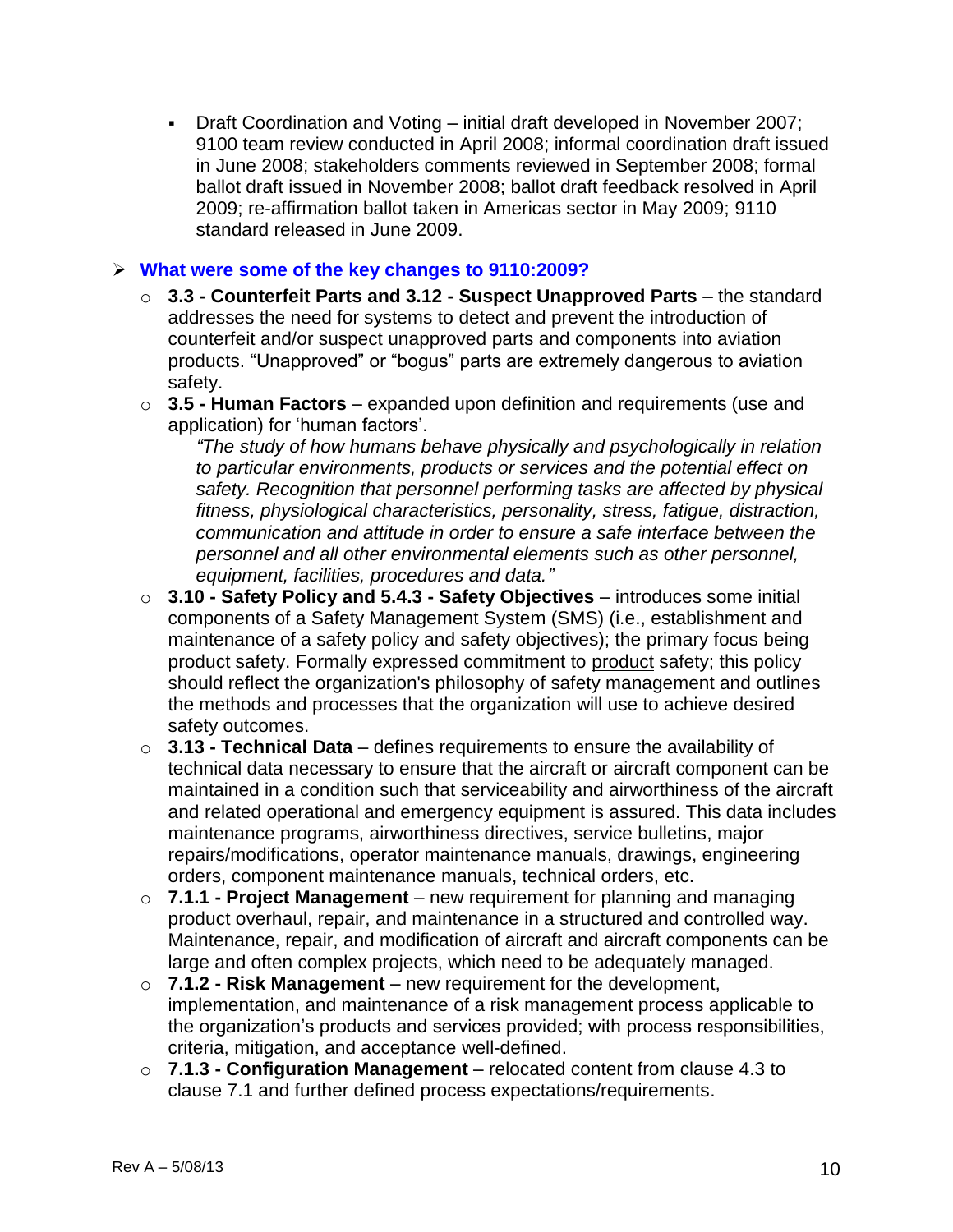- o **7.1.4 - Control of Work Transfer** relocated content from clause 7.5 (Production and Service Provision) to clause 7.1 (Planning of Product Realization) to add emphasis on having a process to plan and control work transfer activities.
- o **8.2.1 - Customer Satisfaction (Formal Monitoring of Customer Satisfaction Data)** – added the requirement to monitor and evaluate customer satisfaction data and to develop and improvement plans that address deficiencies identified; including assessment of the plan effectiveness. The intent is to promote continual improvement of the product and customer satisfaction.
- o **8.2.1 - Customer Satisfaction [Product Quality and On-time Delivery (OTD) Performance]** – added requirements for "product conformity" and "OTD" to be measured, and to take appropriate action, if planned results are not achieved. The intent is to provide a linkage between the quality management system and organization performance.
- o **Process to be required to address control of Special Requirements, Critical Items and Key Characteristics** – key characteristic requirements remain unaltered, but the concept of identifying special requirements (either from the customer or by the organization) which require additional controls (e.g. risk management), that translate into critical items, which then may flow to key characteristics for variation control is a new concept.

#### **Will the 9111 standard be updated to align with 9110:2009?**

 $\circ$  The 9111 checklist, "Aerospace Series – Quality Management System Assessment for Maintenance Organizations (Based on ISO 9001:2000)" will be superseded by the new 9101 standard.

The 9101 standard will provide a process-based approach to verify conformance to the 9100-series QMS standards (i.e., 9100, 9110, 9120) and is expected to be published later this year (2009). This document will standardize the requirements for conducting and reporting of Quality Management System (QMS) certification audits by accredited Certification Bodies (CBs).

#### **Where do I find definitions of some of the terms used in 9110?**

o Clause 3 of the 9110 standard provides definitions of some terms used within the standard. In addition, the terms and definitions given in ISO 9000 apply.

#### **Is it a requirement to have implemented a Safety Management System to comply with the new 9110 requirements?**

 $\circ$  No – unless required by the applicable Authority(s), which is defined in clause 4.1 (The organization's quality management system shall also address customer and applicable statutory and Authority quality management system requirements).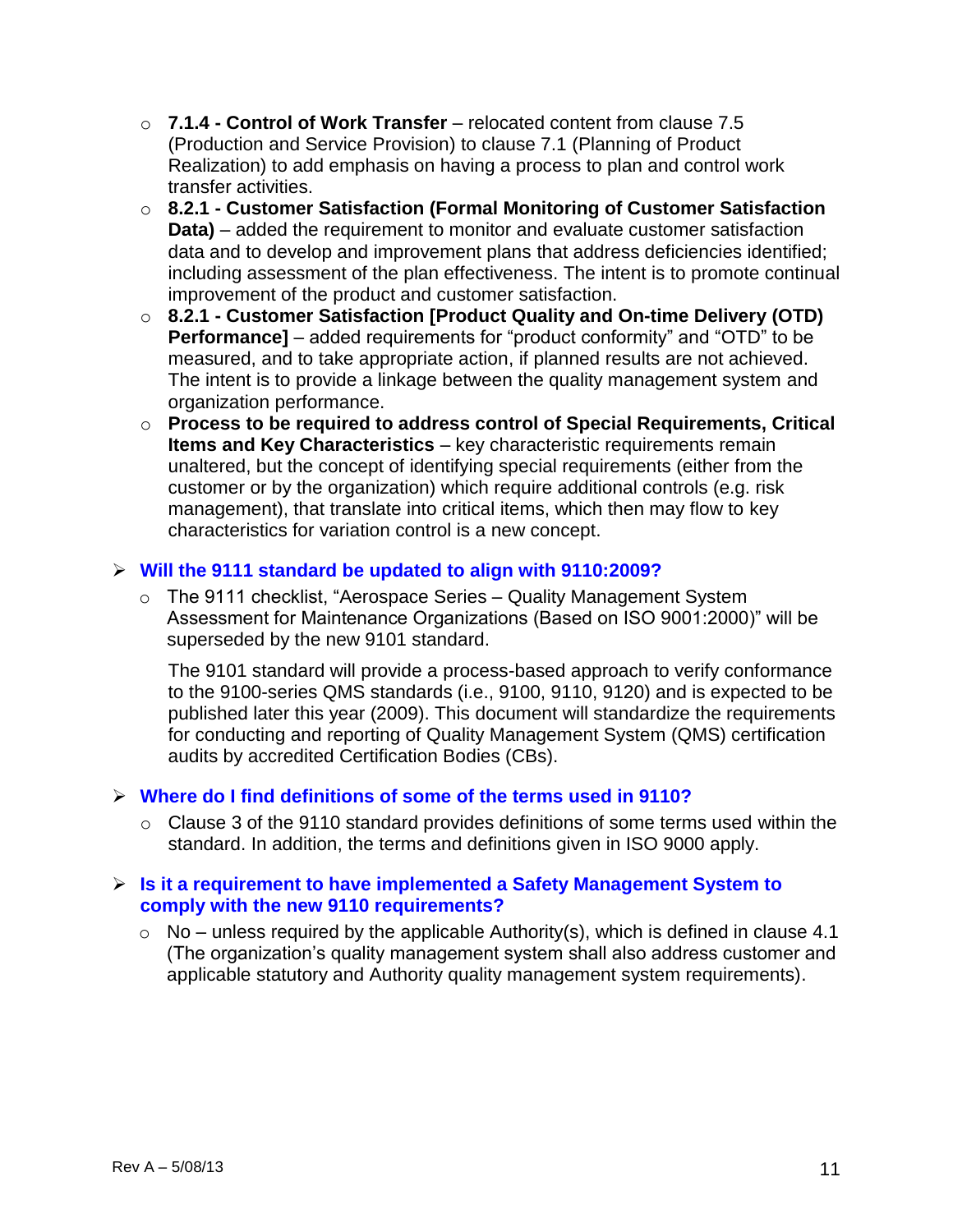#### **What are the new requirements related to product safety management included in the new 9110 standard?**

- o The following clauses address elements associated to product safety management:
	- **4.2.1.e** requires documented statements of a safety policy and safety objectives (reference clause 3.10 – Safety Policy).
	- **5.1.f** requires establishment of the safety policy.
	- **5.1.g** requires establishment of safety objectives.
	- **5.4.3** defines safety objectives expectations/requirements.
	- **5.6.1** ensures that management review assesses opportunities for improvement and/or necessary changes to the safety policy and objectives.
	- **5.7** defines safety policy expectations/requirements.
	- **7.1.g** ensures that during planning of product realization that consideration is given to safety objectives and requirements for the product.
	- **7.1.2 - Risk Management** requires an organization establish, implement, and maintain a process for managing risk.

#### **What are the new human factors requirements? Is this limited to providing training to applicable personnel?**

- $\circ$  No human factors requirements is not limited to providing training; the following clauses address elements associated to human factors (reference clause 3.5):
	- **6.2.2.g** does require the organization to implement a training program (initial/recurrent) that, among other elements, covers specific knowledge regarding human factors.
	- **8.4.e** requires that analysis of data provide information relating to human factors events
	- **8.5.2.j** and **8.5.3.f** require that the need for action based on human factors are considered when conducting corrective and preventive actions respectfully.

#### **Which organizations could potentially have need and/or benefit from adopting the 9110 quality management standard?**

o Aviation maintenance organizations (civil and defense), including those certificated and non-certificated by an Authority.

The standard is intended for use by maintenance organizations whose primary business is providing maintenance, repair, and overhaul services for aviation commercial and military products; and for Original Equipment Manufacturer (OEM) organizations with maintenance, repair, and overhaul operated autonomously or that are substantially different from their manufacturing/production operations.

It is tailored for organizations with National Aviation Authority (NAA) repair station certification and those that provide maintenance, repair, and overhaul services for military aviation products; but the standard could significantly benefit noncertificated maintenance organizations that choose to adopt it.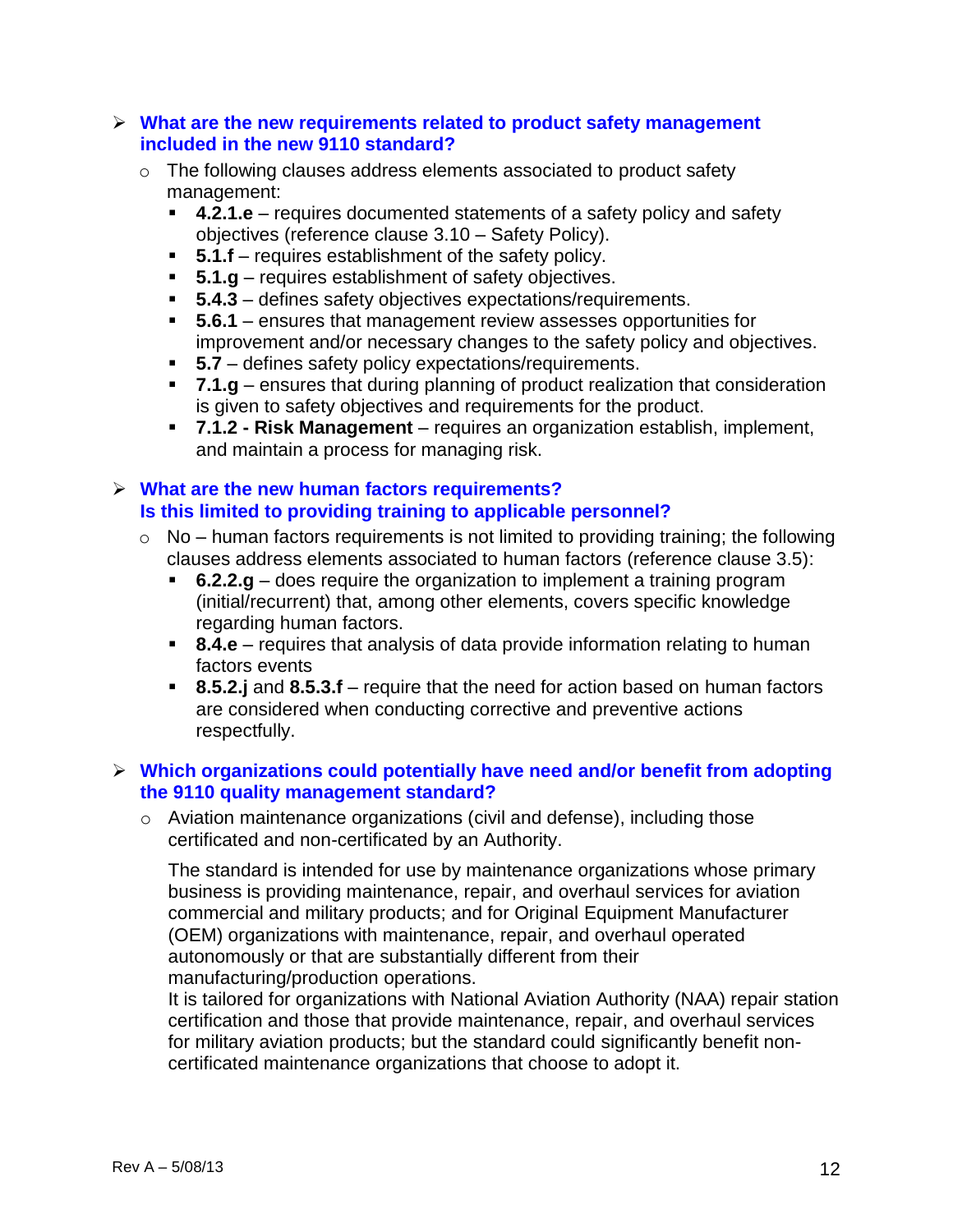#### **If there is a conflict between the 9110 standard and statutory or regulatory requirements, which takes precedence?**

o The statutory and regulatory requirements take precedence.

It is emphasized that the requirements specified in the 9110 standard are complementary (not alternative) to contractual and applicable statutory and regulatory requirements. Should there be a conflict between the requirements of the 9110 standard and applicable statutory or regulatory requirements; the latter shall take precedence (reference clause 1.1).

#### **Does the 9110 certification replace approvals, certificates, ratings, licenses, and permits required by the responsible authority?**

 $\circ$  No – it does not. Certification to the 9110 standard is independent of any National Aviation Authority (NAA) certificated requirements.

#### **What is the scope of the new requirements related to risk?**

- o There are four new requirements for organizations associated to risk:
	- **7.1.1- Project Management** requires that risk is considered during project management activities.
	- **7.1.2 - Risk Management** requires the organization to establish, implement, and maintain a process for managing risk; define risk acceptance and management criteria (i.e., likelihood, consequences, risk acceptance).
	- **7.2.2 - Review of Requirements Related to the Product** requires that the organization consider product risks when reviewing customer requirements. NOTE: Though not a new requirement the reference/dependence on clause 7.1.2 has been added.
	- **7.4.1.f - Purchasing Process** requires the organization to determine and manage risk when selecting and using suppliers.

#### **D. REGISTRATION / CERTIFICATION:**

#### **How long will an organization have to transition their certification to 9110:2009?**

- $\circ$  Companies will be encouraged to upgrade during their scheduled audit cycle; possibly upgrade to the new standard during a surveillance audit or recertification audit.
	- A maximum 30 month implementation from publication of both 9110:2009 and 9101 (ECD 4Q 2009) standards.
	- An organization may be impacted by their Certification Body (CB) preparedness; recognize that the CB must wait for the development and availability of industry training on the standards, and ensure that relevant personnel receive the required training.